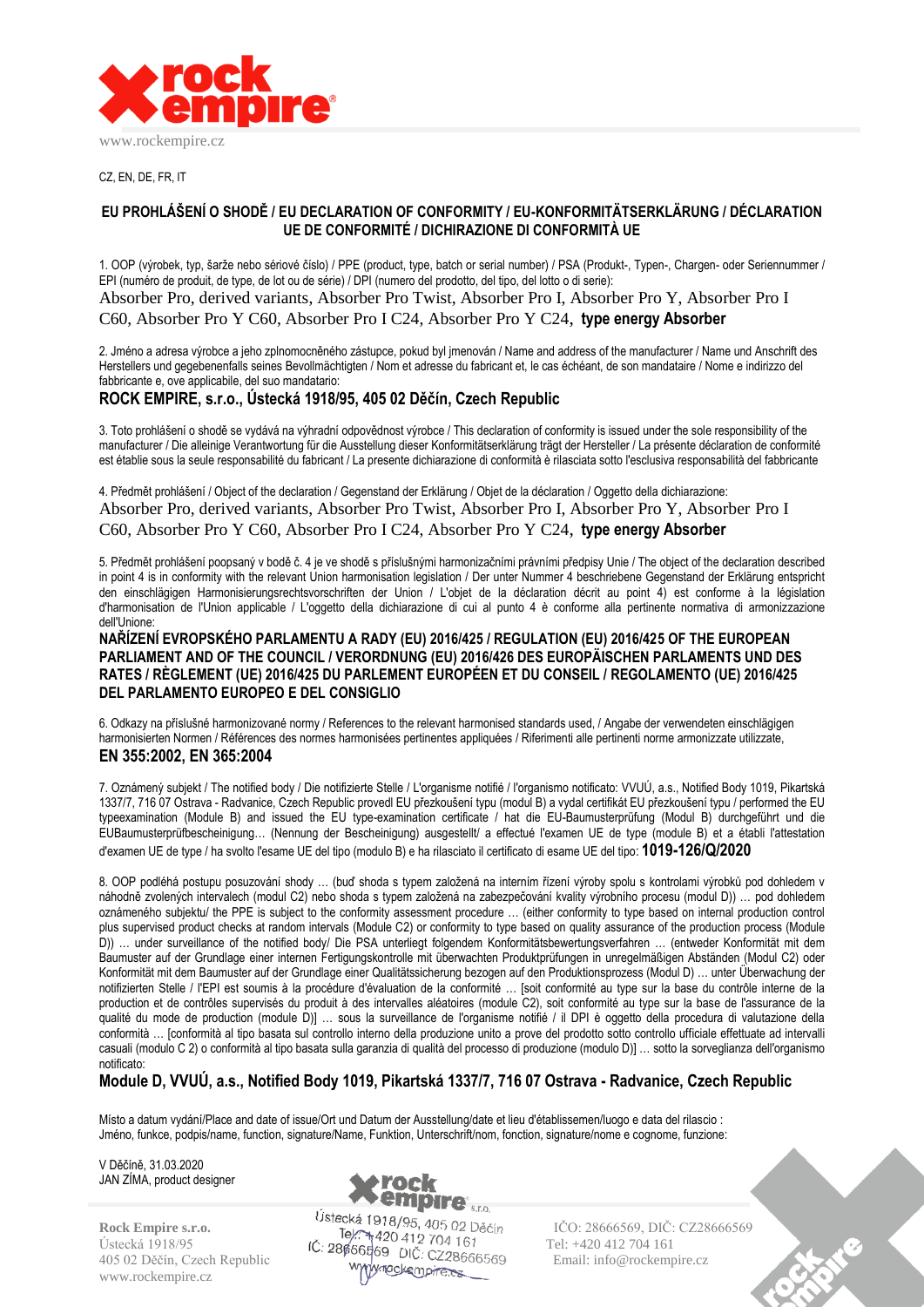

ES / PT / NL / SV

#### **DECLARACIÓN UE DE CONFORMIDAD / DECLARAÇÃO DE CONFORMIDADE UE / EU-CONFORMITEITSVERKLARING / EUFÖRSÄKRAN OM ÖVERENSSTÄMMELSE**

1. EPI (número de producto, tipo, lote o serie) / EPI (Número do produto, do tipo, do lote ou da série) / PBM (product-, type-, partij- of serienummer) / Personlig skyddsutrustning:

Absorber Pro, derived variants, Absorber Pro Twist, Absorber Pro I, Absorber Pro Y, Absorber Pro I C60, Absorber Pro Y C60, Absorber Pro I C24, Absorber Pro Y C24, **type energy Absorber**

2. Nombre y dirección del fabricante y / Nome e endereço do fabricante e / Naam en adres van de fabrikant en / Tillverkarens namn och adress och: **ROCK EMPIRE, s.r.o., Ústecká 1918/95, 405 02 Děčín, Czech Republic**

3. La presente declaración de conformidad se expide bajo la exclusiva responsabilidad del fabricante / A presente declaração de conformidade é emitida sob a exclusiva responsabilidade do fabricante / Deze conformiteitsverklaring wordt op eigen verantwoording van de fabrikant verstrekt / Att försäkran om överensstämmelse utfärdats på tillverkarens eget ansvar:

4. Objeto de la declaración / Objeto da declaração / Voorwerp van de verklaring / Föremålet för försäkran: Absorber Pro, derived variants, Absorber Pro Twist, Absorber Pro I, Absorber Pro Y, Absorber Pro I C60, Absorber Pro Y C60, Absorber Pro I C24, Absorber Pro Y C24, **type energy Absorber**

5. El objeto de la declaración descrito en el punto 4 anterior es conforme con la legislación de armonización de la Unión aplicable / O objeto da declaração mencionado no ponto 4 está em conformidade com a legislação da União de harmonização aplicável / Het in punt 4 beschreven voorwerp is conform met de desbetreffende harmonisatiewetgeving van de Unie / Att föremålet för den försäkran som beskrivs i punkt 4 överensstämmer med den relevanta harmoniserade unionslagstiftningen:

#### **REGLAMENTO (UE) 2016/425 DEL PARLAMENTO EUROPEO Y DEL CONSEJO / REGULAMENTO (UE) 2016/425 DO PARLAMENTO EUROPEU E DO CONSELHO / VERORDENING (EU) 2016/425 VAN HET EUROPEES PARLEMENT EN DE RAAD / EUROPAPARLAMENTETS OCH RÅDETS FÖRORDNING (EU) 2016/425**

6. Referencias a las normas armonizadas aplicables utilizadas, incluidas sus fechas, o referencias a las otras especificaciones técnicas, incluidas sus fechas, respecto a las cuales se declara la conformidad / Referências às normas harmonizadas aplicáveis utilizadas, incluindo a data de cada uma delas, ou a outras especificações técnicas, incluindo a data da especificação, em relação às quais a conformidade é declarada / Vermelding van de relevante toegepaste geharmoniseerde normen, met inbegrip van de datum van de norm, of van de andere technische specificaties, met inbegrip van de datum van de specificatie, waarop de conformiteitsverklaring betrekking heeft / Hänvisningar till de relevanta harmoniserade standarder som tillämpats, inklusive datum för standarden, eller hänvisningar till de andra tekniska specifikationer, inklusive datum för specifikationen, enligt vilka överensstämmelsen försäkras:

## **EN 355:2002, EN 365:2004**

7. En su caso, el organismo notificado / Se aplicável, o organismo notificado / De aangemelde instantie / Det anmälda organet: VVUÚ, a.s., Notified Body 1019, Pikartská 1337/7, 716 07 Ostrava - Radvanice, Czech Republic ha efectuado el examen UE de tipo (módulo B) y ha expedido el certificado de examen UE de tipo / efetuou o exame UE de tipo (Módulo B) e emitiu o certificado de exame UE de tipo / heeft het EU-typeonderzoek (module B)

verricht en het certificaat van EU-typeonderzoek … afgegeven / har utfört EU-typkontrollen (modul B) och utfärdat EU-typintyget: **1019- 126/Q/2020**

8. En su caso, el EPI está sujeto al procedimiento de evaluación de la conformidad … [bien conformidad con el tipo basada en el control interno de la producción más control supervisado de los productos a intervalos aleatorios (módulo C2) o conformidad con el tipo basada en el aseguramiento de la calidad del proceso de producción (módulo D)] … bajo la supervisión del organismo notificado / Se aplicável, os EPI são sujeitos ao procedimento de avaliação de conformidade …[conformidade com o tipo baseada no controlo interno da produção e em controlos supervisionados do produto a intervalos aleatórios (módulo C 2) ou conformidade com o tipo baseada na garantia da qualidade do processo de produção (módulo D)] … sob vigilância do organismo notificado / Het persoonlijk beschermingsmiddel is onderworpen aan de conformiteitsbeoordelingsprocedure … (Conformiteit met het type op basis van interne productcontrole plus productcontroles onder toezicht met willekeurige tussenpozen (module C2) of Conformiteit met het type op basis van kwaliteitsborging van het productieproces (module D)) … onder toezicht van de aangemelde instantie / Den personliga skyddsutrustningen omfattas av förfarandet för bedömning av överensstämmelse (antingen överensstämmelse med typ baserad på intern tillverkningskontroll och övervakade produktkontroller med slumpvisa intervall (modul C2) eller överensstämmelse med typ som grundar sig på kvalitetssäkring av produktionen (modul D)) … under övervakning av det anmälda organet:

**Module D, VVUÚ, a.s., Notified Body 1019, Pikartská 1337/7, 716 07 Ostrava - Radvanice, Czech Republic**

lugar y fecha de expedición / local e data de emissão / plaats en datum van afgifte / ort och datum för utfärdande: nombre, cargo, firma / nome, cargo, assinatura / naam, functie, handtekening / namn, befattning, namnteckning:

V Děčíně, 31.03.2020 JAN ZÍMA, product designer



C

Ústecká 1918/95 Tel: +420 412 704 161 405 02 Děčín, Czech Republic Email: info@rockempire.cz www.rockempire.cz

Tel: +420 412 704 161<br>Tel: +420 412 704 161 **Rock Empire s.r.o.** IČO: 28666569, DIČ: CZ28666569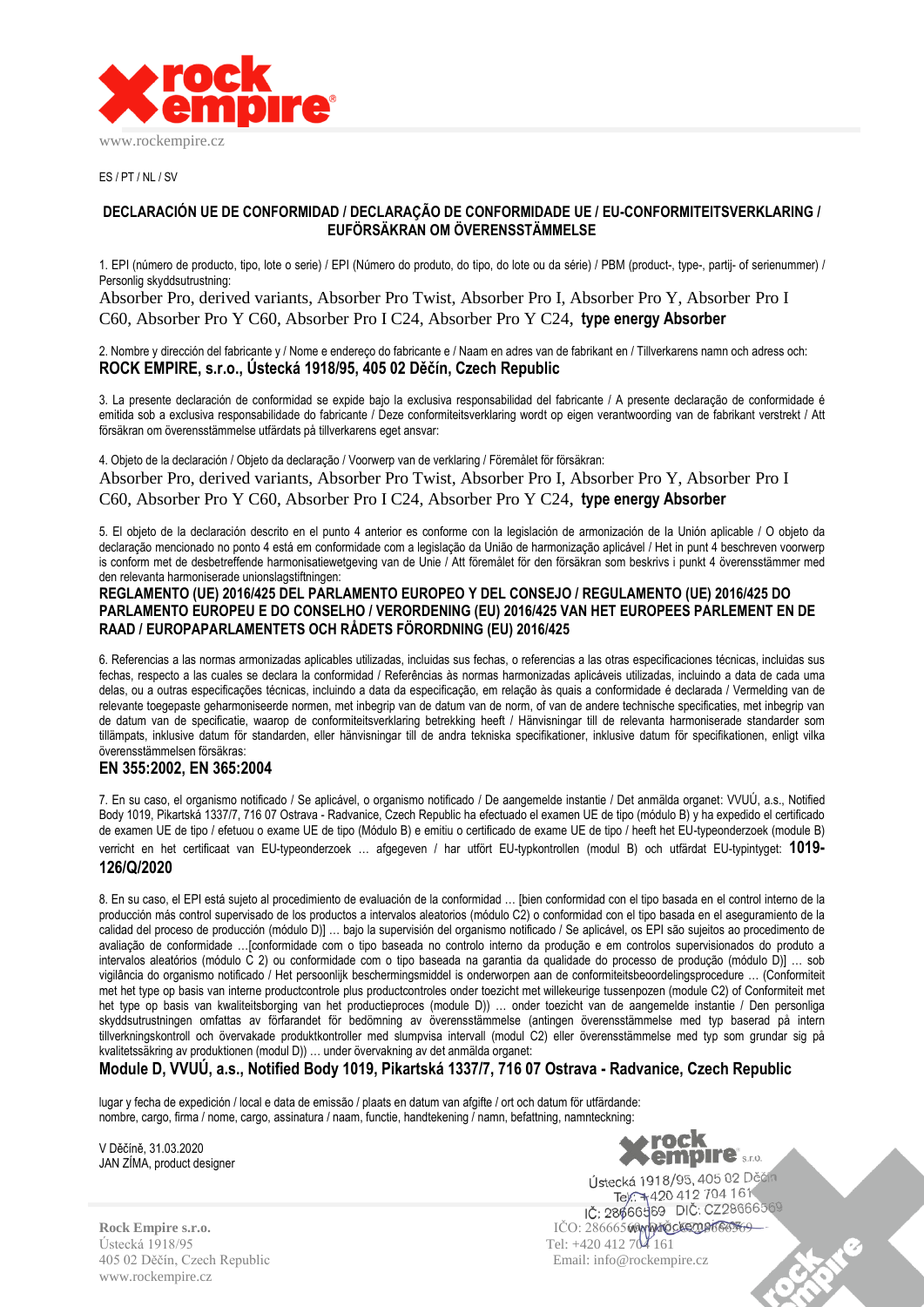

FI / DK / MT/ EL

## **EU-VAATIMUSTENMUKAISUUSVAKUUTUS / EU-OVERENSSTEMMELSESERKLÆRING / DIKJARAZZJONI TAL-KONFORMITÀ TAL-UE / ΔΗΛΩΣΗ ΣΥΜΜΟΡΦΩΣΗΣ ΕΕ**

#### 1. Henkilönsuojain / PV / PPE / ΜΑΠ:

Absorber Pro, derived variants, Absorber Pro Twist, Absorber Pro I, Absorber Pro Y, Absorber Pro I C60, Absorber Pro Y C60, Absorber Pro I C24, Absorber Pro Y C24, **type energy Absorber**

2. Valmistajan ja tarvittaessa valmistajan valtuutetun edustajan nimi ja osoite / Navn og adresse på fabrikanten og / Isem u indirizz talmanifattur u / Όνομα και διεύθυνση του κατασκευαστή και, κατά περίπτωση, του εξουσιοδοτημένου αντιπροσώπου του: **ROCK EMPIRE, s.r.o., Ústecká 1918/95, 405 02 Děčín, Czech Republic**

3. Tämä vaatimustenmukaisuusvakuutus on annettu valmistajan yksinomaisella vastuulla / Denne overensstemmelseserklæring udstedes alene på fabrikantens ansvar / Din id-dikjarazzjoni ta' konformità tinħareġ taħt ir-responsabbiltà unika tal-manifattur / Η παρούσα δήλωση συμμόρφωσης εκδίδεται με αποκλειστική ευθύνη του κατασκευαστή:

4. Vakuutuksen kohde / Erklæringens genstand / Is-suġġett tad-dikjarazzjoni / Αντικείμενο της δήλωσης: Absorber Pro, derived variants, Absorber Pro Twist, Absorber Pro I, Absorber Pro Y, Absorber Pro I C60, Absorber Pro Y C60, Absorber Pro I C24, Absorber Pro Y C24, **type energy Absorber**

5. Edellä 4 kohdassa kuvattu vakuutuksen kohde on asiaa koskevan unionin yhdenmukaistamislainsäädännön mukainen / Genstanden for erklæringen, der er beskrevet i punkt 4, er i overensstemmelse med den relevante EU-harmoniseringslovgivning / L-għan taddikjarazzjoni deskritt fil-punt 4 huwa f'konformità mal-leġiżlazzjoni ta' armonizzazzjoni rilevanti tal-Unjoni / Το αντικείμενο της δήλωσης που περιγράφεται στο σημείο 4 είναι σύμφωνο προς τη σχετική ενωσιακή νομοθεσία εναρμόνισης:

#### **EUROOPAN PARLAMENTIN JA NEUVOSTON ASETUS (EU) 2016/425 / EUROPA-PARLAMENTETS OG RÅDETS FORORDNING (EU) 2016/425 / REGOLAMENT (UE) 2016/425 TAL-PARLAMENT EWROPEW U TAL-KUNSILL / ΚΑΝΟΝΙΣΜΌΣ (ΕΕ) 2016/425 ΤΟΥ ΕΥΡΩΠΑΪΚΟΫ ΚΟΙΝΟΒΟΥΛΊΟΥ ΚΑΙ ΤΟΥ ΣΥΜΒΟΥΛΊΟΥ**

6. Viittaukset asiaankuuluviin yhdenmukaistettuihin standardeihin, joita on sovellettu, tai viittaukset muihin teknisiin eritelmiin, joiden perusteella vaatimustenmukaisuusvakuutus on annettu, sekä kyseisten standardien ja eritelmien hyväksymispäivä / Henvisning til de relevante harmoniserede standarder, der er anvendt, herunder standardernes dato, eller henvisning til de andre tekniske specifikationer, herunder specifikationernes dato, som der erklæres overensstemmelse med / Ir-referenzi għall-istandards armonizzati rilevanti użati, inkluża d-data tal-istandard, jew ir-referenzi għallispeċifikazzjonijiet tekniċi loħra, inkluża d-data tal-ispeċifikazzjoni, li tkun qiegħda tiġi ddikjarata l-konformità fir-rigward tagħha / Στοιχεία αναφοράς των σχετικών εναρμονισμένων προτύπων που χρησιμοποιήθηκαν, συμπεριλαμβανομένης της ημερομηνίας του προτύπου, ή στοιχεία αναφοράς των άλλων τεχνικών προδιαγραφών, συμπεριλαμβανομένης της ημερομηνίας της προδιαγραφής, ως προς τις οποίες δηλώνεται η συμμόρφωση: **EN 355:2002, EN 365:2004**

7. Ilmoitettu laitos / Hvor det er relevant, det bemyndigede organ / il-korp notifikat / Κατά περίπτωση, ο κοινοποιημένος οργανισμός: VVUÚ, a.s., Notified Body 1019, Pikartská 1337/7, 716 07 Ostrava - Radvanice, Czech Republic suoritti EU-tyyppitarkastuksen (moduuli B) ja antoi EUtyyppitarkastustodistuksen / har foretaget EU-typeafprøvning (modul B) og udstedt EU-typeafprøvningsattest / wettaq l-eżami tal-UE tat-tip (Modulu B) u ħareġ iċ-ċertifikat tal-eżami tal-UE tat-tip / διενήργησε την εξέταση τύπου ΕΕ (Ενότητα B) και χορήγησε το πιστοποιητικό εξέτασης τύπου ΕΕ**: 1019- 126/Q/2020**

8. Henkilönsuojaimeen sovelletaan vaatimustenmukaisuuden arviointimenettelyä … (joko sisäiseen tuotannonvalvontaan perustuva tyypinmukaisuus ja satunnaisin väliajoin suoritettavat valvotut tuotetarkastukset (moduuli C 2) tai tuotantoprosessin laadunvarmistukseen perustuva tyypinmukaisuus (moduuli D)) … ilmoitetun laitoksen … (nimi, numero) valvonnassa / Hvor det er relevant: PV'et er omfattet af overensstemmelsesvurderingsprocedure … (enten typeoverensstemmelse på grundlag af intern produktionskontrol plus overvåget produktkontrol med vekslende mellemrum (modul C 2) eller typeoverensstemmelse på grundlag af kvalitetssikring af fremstillingsprocessen (modul D)) under overvågning af det bemyndigede organ / Fejn ikun applikabbli, il-PPE huwa soġġett għall-proċedura ta' valutazzjoni tal-konformità … (jew Konformità għat-tip abbażi ta' kontroll intern tal-produzzjoni kif ukoll kontrolli sorveljati tal-prodott f'intervalli mhux skedati (Modulu C2) jew Konformità għat-tip abbażi tal-assigurazzjoni tal-kwalità tal-proċess ta' produzzjoni (Modulu D)) … taħt is-sorveljanza tal-korp notifikat / Κατά περίπτωση, το ΜΑΠ υπόκειται στη διαδικασία αξιολόγησης της συμμόρφωσης … [είτε συμμόρφωση προς τον τύπο με βάση τον εσωτερικό έλεγχο της παραγωγής και τη δοκιμή του προϊόντος υπό εποπτεία κατά τυχαία διαστήματα (Ενότητα Γ2) ή συμμόρφωση προς τον τύπο με βάση τη διασφάλιση της ποιότητας της διαδικασίας παραγωγής (Ενότητα Δ)] … υπό την εποπτεία του κοινοποιημένου οργανισμού:

# **Module D, VVUÚ, a.s., Notified Body 1019, Pikartská 1337/7, 716 07 Ostrava - Radvanice, Czech Republic**

Antamispaikka ja –päivämäärä / udstedelsessted og -dato / post u data tal-ħruġ / τόπος και ημερομηνία έκδοσης: Nimi, tehtävä, allekirjoitus / (navn, stilling) (underskrift) / (isem, funzjoni) (firma) / (όνομα, θέση) (υπογραφή):

V Děčíně, 31.03.2020 JAN ZÍMA, product designer

www.rockempire.cz



Ustecká 1918/95 **Tel:**  $\frac{60}{100}$  **DIC:** CZ28666569 Tel: +420 412 704 161 405 02 Děčín, Czech Republic Wyckempire.ex Email: info@rockempire.cz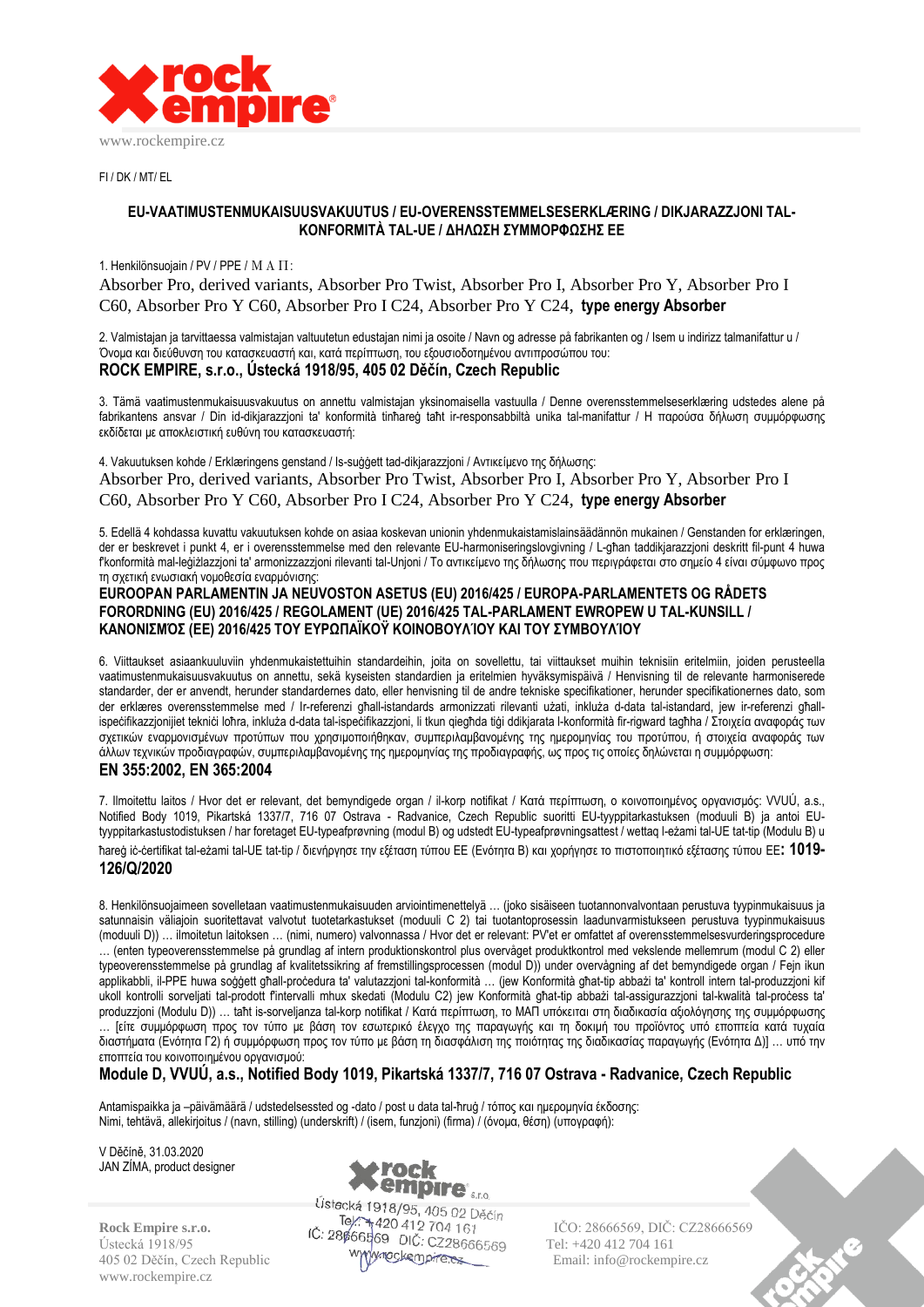

iSK / SL / PL / HR

## **EÚ VYHLÁSENIE O ZHODE / IZJAVA EU O SKLADNOSTI / DEKLARACJA ZGODNOŚCI UE / EU IZJAVA O SUKLADNOSTI**

1. OOP (číslo výrobku, typu, šarže, alebo série) / Osebna varovalna oprema (proizvod, tip, serija ali serijska številka) / ŚOI (numer produktu, typu, partii lub numer seryjny) / OZO (proizvod, tip, serija ili serijski broj):

Absorber Pro, derived variants, Absorber Pro Twist, Absorber Pro I, Absorber Pro Y, Absorber Pro I C60, Absorber Pro Y C60, Absorber Pro I C24, Absorber Pro Y C24, **type energy Absorber**

2. Meno a adresa výrobcu a prípadne jeho splnomocneného zástupcu / Ime in naslov proizvajalca in, kadar je ustrezno, njegovega pooblaščenega zastopnika / Imię i nazwisko lub nazwa i adres producenta oraz, w stosownych przypadkach, jego upoważnionego przedstawiciela / Ime i adresa proizvođača i, prema potrebi, njegova ovlaštenog zastupnika:

## **ROCK EMPIRE, s.r.o., Ústecká 1918/95, 405 02 Děčín, Czech Republic**

3. Toto vyhlásenie o zhode sa vydáva na výhradnú zodpovednosť výrobcu / Za izdajo te izjave o skladnosti je odgovoren izključno proizvajalec / Niniejszą deklarację zgodności wydaje się na wyłączną odpowiedzialność producenta / Ova se izjava o sukladnosti izdaje na isključivu odgovornost proizvođača:

4. Predmet vyhlásenia / Predmet izjave / Przedmiot deklaracji / Predmet izjave:

Absorber Pro, derived variants, Absorber Pro Twist, Absorber Pro I, Absorber Pro Y, Absorber Pro I C60, Absorber Pro Y C60, Absorber Pro I C24, Absorber Pro Y C24, **type energy Absorber**

5. Predmet vyhlásenia uvedený v bode 4 je v zhode s príslušnými harmonizačnými právnymi predpismi Únie / Predmet izjave iz točke 4 je v skladu z ustrezno harmonizacijsko zakonodajo Unije / Opisany w pkt 4 przedmiot niniejszej deklaracji jest zgodny z odpowiednimi wymaganiami unijnego prawodawstwa harmonizacyjnego / Predmet izjave opisan u točki 4. u skladu je s odgovarajućim zakonodavstvom Unije o usklađivanju: **NARIADENIE EURÓPSKEHO PARLAMENTU A RADY (EÚ) 2016/425 / UREDBA (EU) 2016/425 EVROPSKEGA PARLAMENTA IN SVETA / ROZPORZĄDZENIE PARLAMENTU EUROPEJSKIEGO I RADY (UE) 2016/425 / UREDBA (EU) 2016/425 EUROPSKOG PARLAMENTA I VIJEĆA**

6. Odkazy na príslušné použité harmonizované normy vrátane dátumu normy alebo odkazy na iné technické špecifikácie vrátane dátumu špecifikácie, v súvislosti s ktorými sa zhoda vyhlasuje / Sklicevanja na uporabljene relevantne harmonizirane standarde, vključno z datumom standarda, ali sklicevanja na druge tehnične specifikacije, vključno z datumom specifikacije, glede na katere je izdana izjava o skladnosti / Odniesienia do właściwych norm zharmonizowanych, które zastosowano, wraz z datą normy, lub do innych specyfikacji technicznych, wraz z datą specyfikacji, w odniesieniu do których deklarowana jest zgodność / Upućivania na odgovarajuće primijenjene usklađene norme, uključujući datum norme, ili upućivanja na druge tehničke specifikacije, uključujući datum specifikacije, u odnosu na koje se izjavljuje sukladnost:

## **EN 355:2002, EN 365:2004**

7. Notifikovaná osoba / priglašeni organ / jednostka notyfikowana / prijavljeno tijelo: VVUÚ, a.s., Notified Body 1019, Pikartská 1337/7, 716 07 Ostrava - Radvanice, Czech Republic vykonala EÚ skúšku typu (modul B) a vydala certifikát EÚ skúšky typu / je izvedel EU-pregled tipa (modul B) ter izdal certifikat o EU-pregledu tipa / przeprowadziła badanie typu UE (moduł B) i wydała certyfikat badania typu UE / obavilo je EU ispitivanje tipa (modul B) i izdalo potvrdu o EU ispitivanju tipa: **1019-126/Q/2020**

8. OOP je predmetom postupu posudzovania zhody … [buď zhoda s typom založená na vnútornej kontrole výroby a skúškach výrobku pod dohľadom v ľubovoľných intervaloch (modul C2) alebo zhoda s typom založená na zabezpečení kvality výrobného procesu (modul D)] … pod dohľadom notifikovanej osoby / za osebno varovalno opremo velja postopek ugotavljanja skladnosti … (bodisi skladnost s tipom na podlagi notranjega nadzora proizvodnje in nadzorovanih preskusov proizvodov v naključno izbranih časovnih presledkih (modul C2) ali skladnost s tipom na podlagi zagotavljanja kakovosti proizvodnega procesa (modul D)) … pod nadzorom priglašenega organa / ŚOI podlegają procedurze oceny zgodności … (albo zgodności z typem w oparciu o wewnętrzną kontrolę produkcji oraz nadzorowane kontrole produktu w losowych odstępach czasu (moduł C 2), albo zgodności z typem w oparciu o zapewnienie jakości procesu produkcji (moduł D)) … pod nadzorem jednostki notyfikującej / OZO podliježe postupku ocjenjivanja sukladnosti … (ili sukladnost tipa na temelju unutarnje kontrole proizvodnje i nadziranih provjera proizvoda u nasumično odabranim vremenskim razmacima (modul C2) ili sukladnost tipa na temelju osiguranja kvalitete postupka proizvodnje (modul D)) … pod nadzorom prijavljenog tijela: **Module D, VVUÚ, a.s., Notified Body 1019, Pikartská 1337/7, 716 07 Ostrava - Radvanice, Czech Republic**

Miesto a dátum vydania / kraj in datum izdaje / miejsce i data wydania / mjesto i datum izdavanja / (ime, funkcija) (potpis): (meno, funkcia) (podpis) / (ime, funkcija) (podpis) / (imię i nazwisko, stanowisko) (podpis): Pavlína Hanušová, QM

V Děčíně, 31.03.2020 JAN ZÍMA, product designer



Ústecká 1918/95, 405 02 Děčín Tel: 1910/95, 405 02 D<br>Tel: 1420 412 704 161 IČ: 28666569 DIČ: CZ28666569 www.nockempire.ex

Ústecká 1918/95 Tel: +420 412 704 161 405 02 Děčín, Czech Republic Email: info@rockempire.cz www.rockempire.cz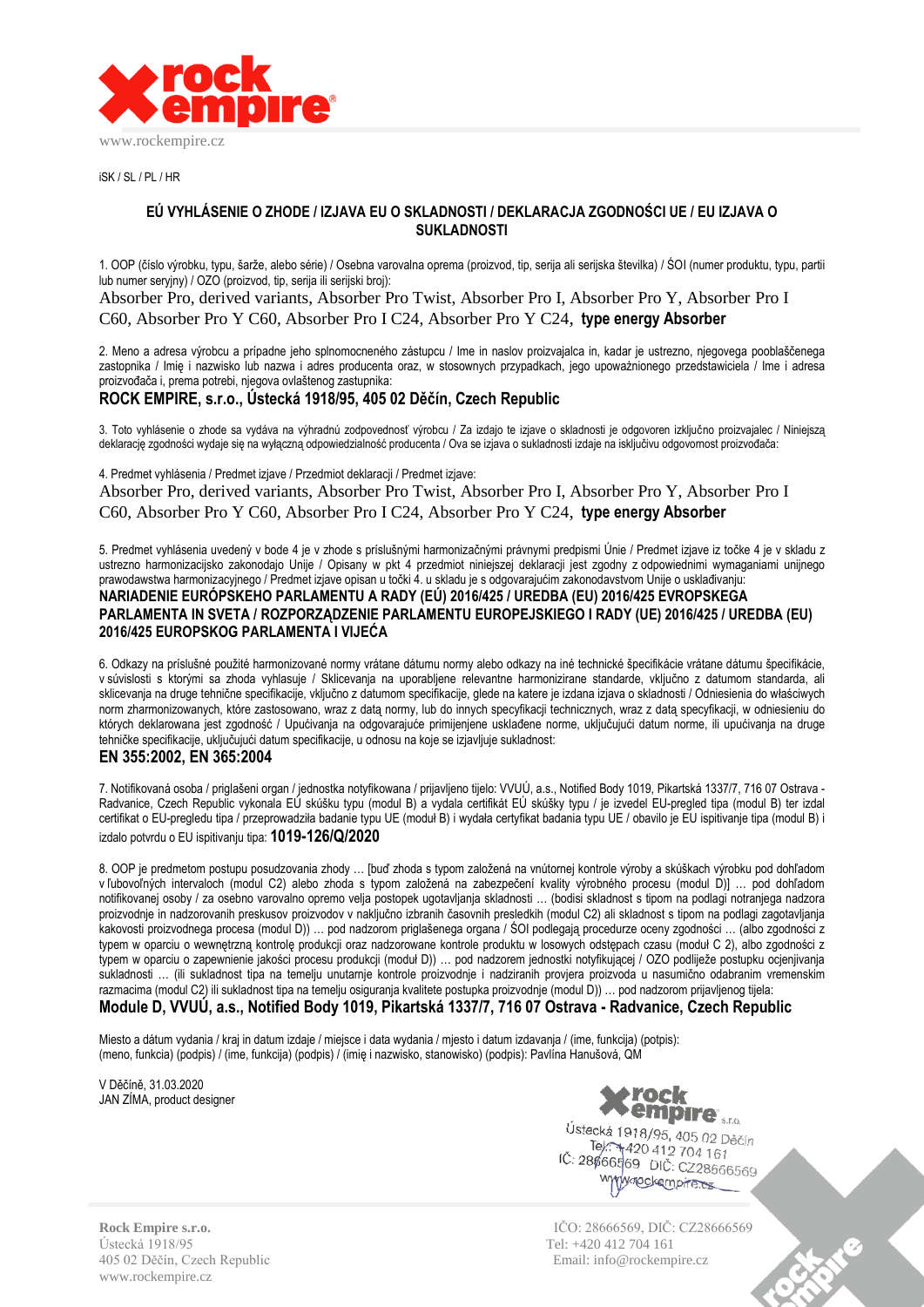

 $UV/IT/FT/RO/RG$ 

## **ES ATBILSTĪBAS DEKLARĀCIJA / ES ATITIKTIES DEKLARACIJA / ELi VASTAVUSDEKLARATSIOON / ЕС ДЕКЛАРАЦИЯ ЗА СЪОТВЕТСТВИЕ**

1. IAL (ražojuma, tipa, partijas vai sērijas numurs) / AAP (gaminio, tipo, partijos, ar serijos numeris) / Isikukaitsevahend (toote-, tüübi-, partiivõi seerianumber) / ЛПС (продуктов, типов, партиден, или сериен номер):

Absorber Pro, derived variants, Absorber Pro Twist, Absorber Pro I, Absorber Pro Y, Absorber Pro I C60, Absorber Pro Y C60, Absorber Pro I C24, Absorber Pro Y C24, **type energy Absorber**

2. Ražotāja un attiecīgā gadījumā viņa pilnvarotā pārstāvja vārds vai nosaukums un adrese / Gamintojo ir, kai taikytina, jo įgaliotojo atstovo pavadinimas (vardas, pavardė) ir adresas / Tootja ja vajaduse korral tema volitatud esindaja nimi ja aadress / Име и адрес на производителя и, когато е приложимо, на неговия упълномощен представител:

## **ROCK EMPIRE, s.r.o., Ústecká 1918/95, 405 02 Děčín, Czech Republic**

3. Šī atbilstības deklarācija ir izdota vienīgi uz ražotāja atbildību / Ši atitikties deklaracija išduodama tik gamintojo atsakomybe / Käesolev vastavusdeklaratsioon on välja antud tootja ainuvastutusel / Настоящата декларация за съответствие е издадена на отговорността на производителя

4. Deklarācijas priekšmets / Deklaracijos objektas / Deklareeritav toodeb / Предмет на декларацията: Absorber Pro, derived variants, Absorber Pro Twist, Absorber Pro I, Absorber Pro Y, Absorber Pro I C60, Absorber Pro Y C60, Absorber Pro I C24, Absorber Pro Y C24, **type energy Absorber**

5. Iepriekš 4. punktā aprakstītais deklarācijas priekšmets atbilst attiecīgajiem Savienības saskaņošanas tiesību aktiem / 4 punkte apibūdintas deklaracijos objektas atitinka atitinkamus derinamuosius Sajungos teisės aktus / Punktis 4 nimetatud deklareeritav toode on kooskõlas asjaomaste liidu ühtlustamisõigusaktidega / Предметът на декларацията, описан в точка 4, отговаря на съответното законодателство на Съюза за хармонизация:

#### **EIROPAS PARLAMENTA UN PADOMES REGULA (ES) 2016/425 / EUROPOS PARLAMENTO IR TARYBOS REGLAMENTAS (ES) 2016/425 / EUROOPA PARLAMENDI JA NÕUKOGU MÄÄRUS (EL) 2016/425 / РЕГЛАМЕНТ (ЕС) 2016/425 НА ЕВРОПЕЙСКИЯ ПАРЛАМЕНТ И НА СЪВЕТА**

6. Atsauces uz izmantotajiem attiecīgajiem saskaņotajiem standartiem, norādot standarta datumu, vai atsauces uz citām tehniskajām specifikācijām, norādot specifikācijas datumu, saistībā ar kurām ir deklarēta atbilstība / Nuorodos į atitinkamus taikytus darniuosius standartus (įskaitant standarto datą) arba į kitas technines specifikacijas (įskaitant specifikacijos datą), pagal kurias buvo deklaruota atitiktis / Viited asjakohastele kasutatud harmoneeritud standarditele (sh standardite kinnitamise kuupäev) või viited teistele tehnilistele kirjeldustele (sh kirjelduse kinnitamise kuupäev), millele vastavust deklareeritakse / Позоваване на съответните използвани хармонизирани стандарти, включително датата на стандарта, или позоваване на другите технически спецификации, включително датата на спецификацията, по отношение на които се декларира съответствие:

## **EN 355:2002, EN 365:2004**

7. Paziņotā struktura / notifikuotoji įstaiga / siis teavitatud asutus / нотифицираният орган: VVUÚ, a.s., Notified Body 1019, Pikartská 1337/7, 716 07 Ostrava - Radvanice, Czech Republic veica ES tipa pārbaudi (B modulis) un izdeva ES tipa pārbaudes sertifikātu / atliko ES tipo tyrimą (B modulis) ir išdavė ES tipo tyrimo sertifikatą / iis läbi ELi tüübihindamise (moodul B) ja väljastas ELi tüübihindamissertifikaadi / извърши ЕС изследване на типа (модул B) и издаде сертификат за ЕС изследване на типа: **1019-126/Q/2020**

8. Uz IAL attiecas atbilstības novērtēšanas procedūra …. (vai nu Atbilstība tipam, pamatojoties uz iekšējo ražošanas kontroli un uzraudzītām ražojuma pārbaudēm pēc nejauši izvēlētiem intervāliem (C2 modulis), vai Atbilstība tipam, pamatojoties uz kvalitātes nodrošināšanu ražošanas procesā (D modulis)) …. Paziņotās struktūras …. (nosaukums, numurs) uzraudzībā / AAP taikoma atitikties vertinimo procedūra … (arba atitiktis tipui, pagrįsta gamybos vidaus kontrole ir prižiūrimu gaminių tikrinimu atsitiktiniais intervalais (C2 modulis), arba atitiktis tipui, pagrįsta gamybos proceso kokybės užtikrinimu (D modulis)) …, notifikuotajai įstaigai vykdant priežiūrą … (pavadinimas, numeris) / siis kohaldatakse isikukaitsevahendi suhtes vastavushindamismenetlust (kas tüübivastavus, mis põhineb tootmise sisekontrollil koos juhuslike ajavahemike tagant ja järelevalve all tehtud tootekontrollidega (moodul C2), või tüübivastavus, mis põhineb tootmiskvaliteedi tagamisel (moodul D)) … teavitatud asutuse … (nimi, number) järelevalve all / към ЛПС е приложена процедурата за оценяване на съответствието … (или съответствие с типа въз основа на вътрешен производствен контрол с надзор на проверката на продукта на случайни интервали (Модул C2) или съответствие с типа въз основа на осигуряване на качеството на производството (модул D) … под надзора на нотифицирания орган … (наименование, номер):

## **Module D, VVUÚ, a.s., Notified Body 1019, Pikartská 1337/7, 716 07 Ostrava - Radvanice, Czech Republic**

Izdošanas vieta un datums / išdavimo data ir vieta / väljaandmise koht ja kuupäev / място и дата на издаване: Vārds un uzvārds, amats, paraksts / (vardas, pavardė, pareigos) (parašas) / (nimi, ametinimetus) (allkiri) / (име, длъжност) (подпис):

V Děčíně, 31.03.2020 JAN ZÍMA, product designer



Ústecká 1918/95 Tel: +420 412 704 161 405 02 Děčín, Czech Republic Email: info@rockempire.cz www.rockempire.cz

Ústecká 1918/95, 405 02 Děčín Sena 1916/95, 405 02 D<br>Tel: +420 412 704 161 **Rock Empire s.r.o.** IČO: 28666569, DIČ: CZ28666569